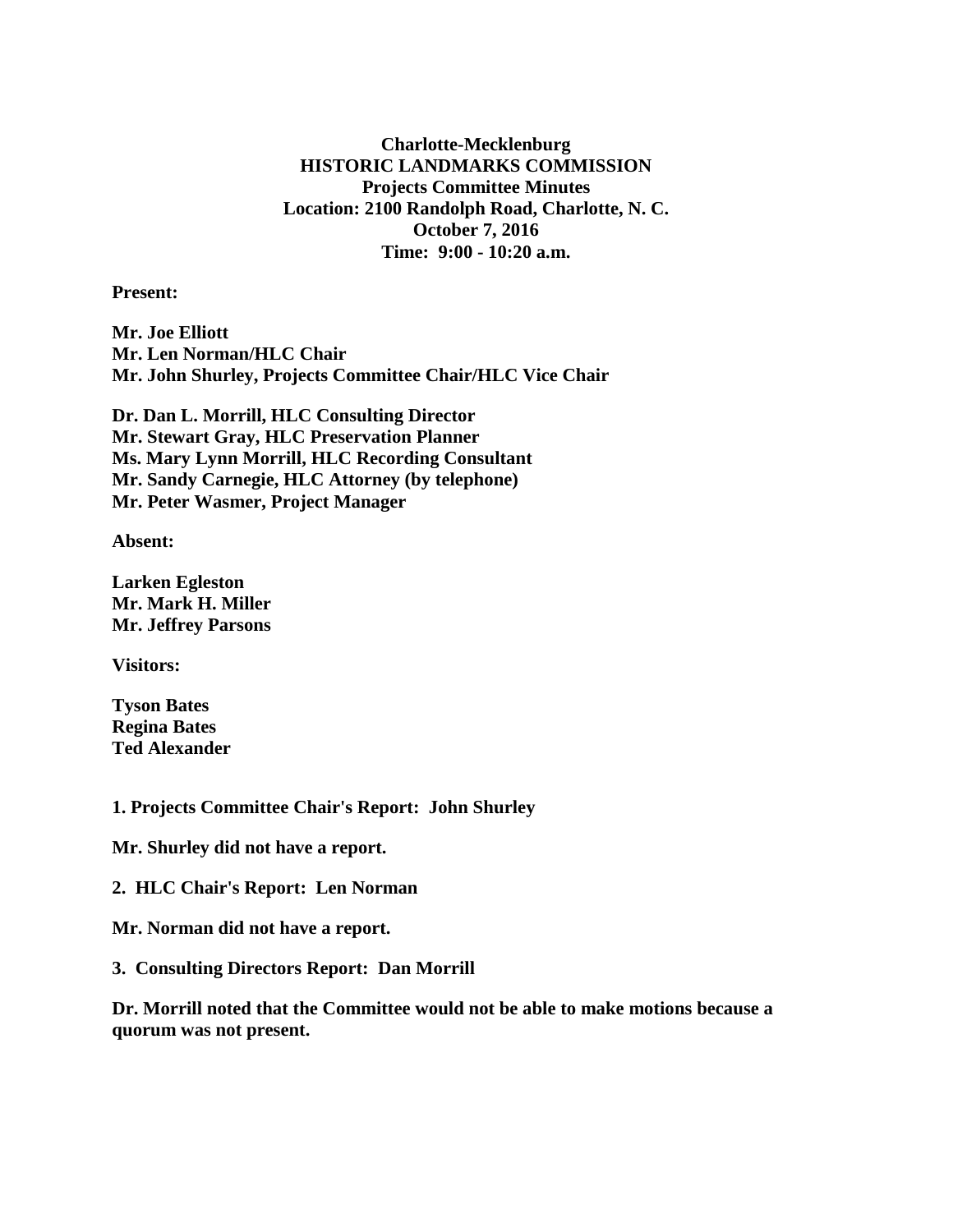**Dr. Morrill reviewed the factors the Commission takes into account when determining whether to undertake projects. They are: 1) historic and cultural significance, 2) level of endangerment, 3) economic viability.**

**4. Update on the Walters Barbershop. 112-114 South Main Street, Huntersville, N.C.**

**Dr. Morrill and HLC Attorney Carnegie reviewed the status of the property. The buyer is in a 60-day due diligence period and has deposited his earnest money.**

**5. Update on Charles E. Barnhardt House, 2733 County Club Lane, Charlotte, N.C.**

**Dr. Morrill reviewed the appraisal of the property. He asked Peter Wasmer to explain the costs for repairs needed to market the property.** 

**THE COMMITTEE REACHED A CONSENSUS THAT** 

**6 Update on the General Motors New Look Bus.**

**Dr. Morrill reported that the Commission has received estimates for the installation of air conditioning. Staff will be exploring various options for the eventual dispostion of the bus.**

**7. Consideration of Marketing Strategies for the Delburg Cotton Mill House, 303 Delburg St., Davidson, N.C.**

**Staff presented estimates for the cost of performing repairs to the house to make it more marketable.** 

**THE COMMITTEE REACHED A CONSENUS THAT**

**8. Update of the Phillips House and Morris Barn, 131 W. Charles St., Matthews.**

**Dr. Morrill explained that staff would be working with Brian Jenest to hold community workshops on October 20th and November 17th.**

**9.** 

**8. Updates on the Phillips House and Morris Barn. 131 W. Charles St., Matthews, N.C.**

**Dr. Morrill explained that the Adams Group is no longer studying the property, because one of the principals wants to submit an offer to purchase the property when it becomes available. Staff has obtained the agreement of Brian Jenest to assist the Commission in soliciting community input into development options for the property.**

**9. Discussion of a Marketing Strategy for the Edward M. Rozzel Farm, 11647 Old Rozzelles Ferry Rd., Charlotte, N.C.**